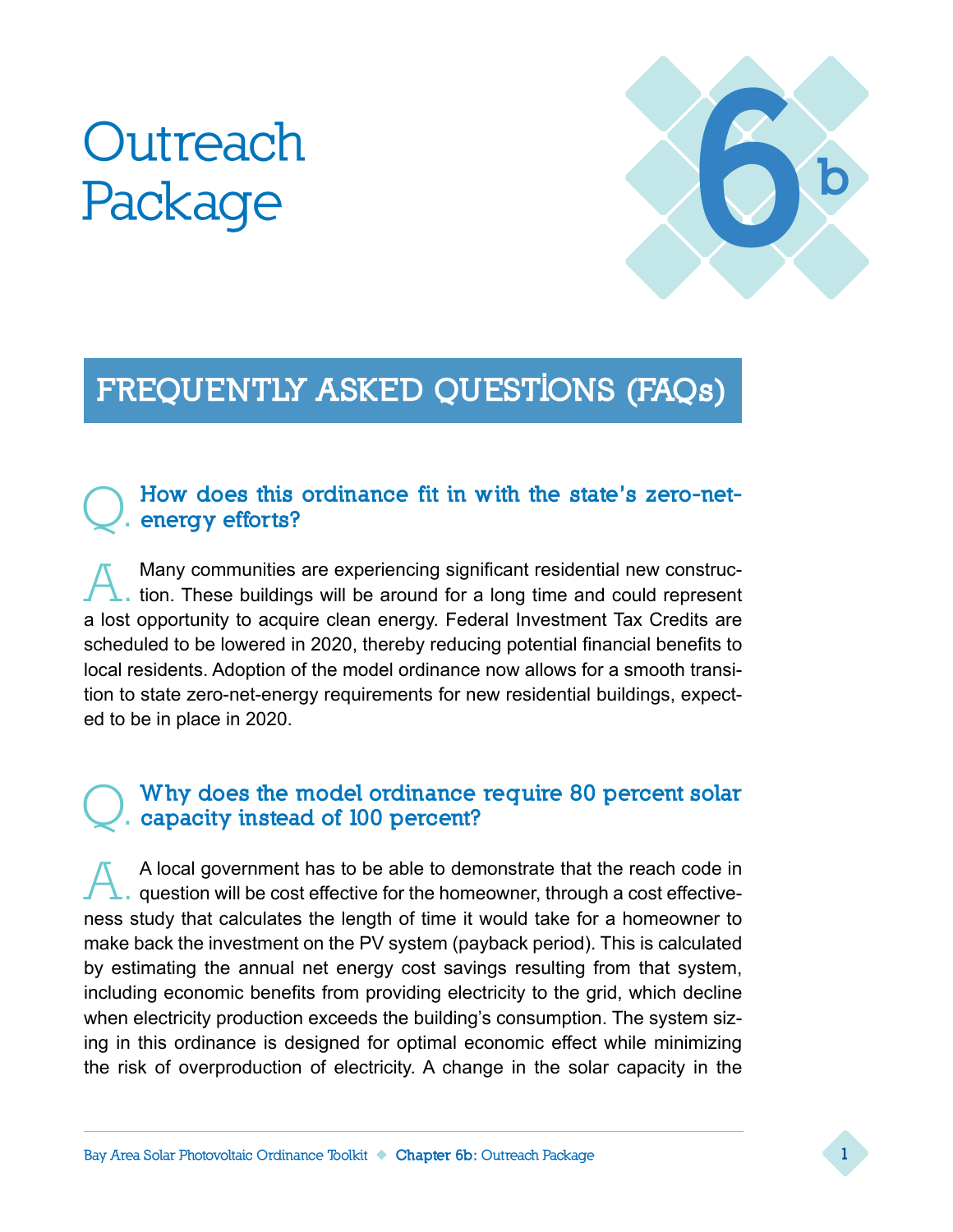ordinance would require a new cost effectiveness study that would have to be vetted and approved by the California Energy Commission (CEC) in order for the ordinance to be adopted.

The cost effectiveness study in this Toolkit has been recognized by the CEC. This reduces the time for adoption by a local government, should they use this ordinance. However, this does not preclude a local government from pursuing an ordinance requiring a higher solar capacity, or for different building types. For example, studies are being done on the cost-effectiveness of solar thermal and solar PV for additional building types (e.g., commercial and high-rise). When and if these studies demonstrate cost-effectiveness in local climate zones, and can be put forward to the CEC for approval, local governments may wish to amend the ordinance.

#### What can be done to address the intermittent nature of solar energy?

A. California is unusually fortunate to have so much solar energy. Howev-<br>er, solar is an intermittent resource, that is, it cannot be dispatched to meet demand. At certain times, the production of solar electricity may exceed the amount that the grid can absorb. However, the state is implementing measures to accommodate more solar by deploying electric load shifting measures and energy storage technologies. Residents themselves can manage loads to maximize the economic value of their solar power by shifting intensive energy uses such as air conditioning and vehicle charging to peak solar production times.

#### Can a homeowner choose to exceed the minimum sizing requirements?

A. Yes, building owners may voluntarily exceed the minimum solar require-ments included in the model ordinance. The cost-effectiveness study included in this Toolkit does not consider cost effectiveness of going above and beyond the 80 percent requirement, however.